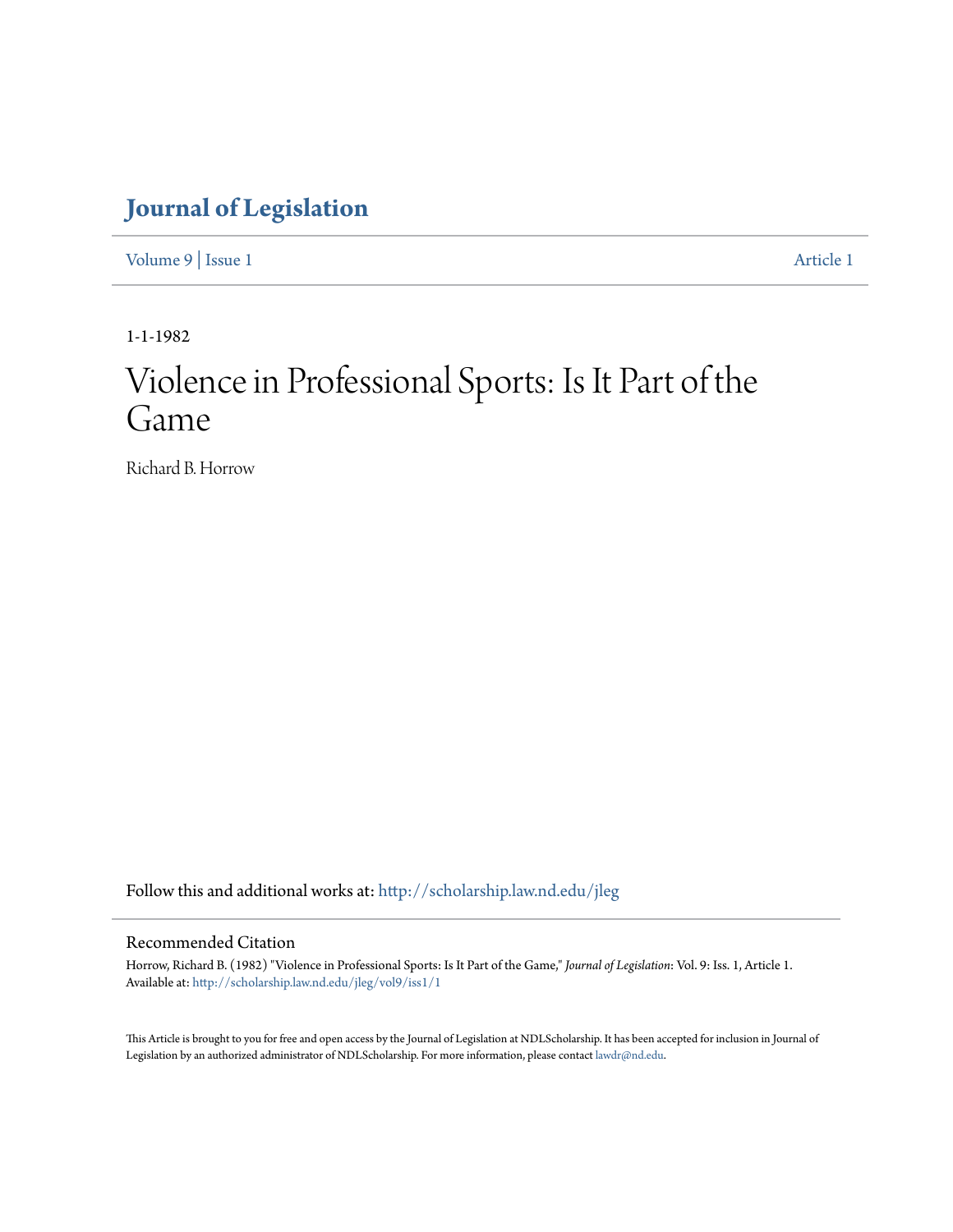### **VIOLENCE IN PROFESSIONAL SPORTS: IS IT PART OF THE GAME?**

#### *Richard B. Horro w* **\***

Excessive violence in professional sports has received significant attention recently in the legal community and in American society at large.' This problem involves criminal acts which maim, even kill athletes during athletic competition, yet go wholly unpunished **by** the legal system. As one prosecutor in a sports violence case stated, "The mere act of putting on a uniform and entering the sports arena should not serve as a license to engage in behavior which would constitute a crime if committed elsewhere."<sup>2</sup> Yet the problem increases with each passing year. In the 1974 National Football League season, **1,638** players missed two or more games with "serious injuries" (approximately twelve injuries for every ten players,<sup>3</sup> a twenty-five per cent increase over the previous season) and studies have revealed that football is so physically debilitating that a professional football player's life span is significantly shorter than that of most males.<sup>4</sup> "Each year sports in America cause over 17 million injuries that require medical attention. Over one million high school football players **. . .** and 70,000 college football players **. . .** are injured annually." Furthermore, "from 1933 to 1976, organized football claimed the lives of 1,198 participants. . **. ."I** Basketball players throw elbows, baseball pitchers knock down batters and base-runners slide into bases with their spikes flailing. Excessive violence is an issue even in non-contact sports. As athletes become more competitive, and as the pressure to succeed becomes stronger, the possibility of violent conduct during the game increases.<sup>6</sup> One aspect of the problem concerns the relationship of the civil and criminal law to sports violence, as evidenced by an increasing number

<sup>\*</sup> Executive Director, Dade County [Florida] Sports Authority; Chairman, American Bar Association Task Force on Sports Violence. B.S., Northwestern University, **1976; J.D.** Harvard University 1979. Andrew Rogness, Journal of Legislation staff member, served as research assistant for this article.

<sup>1.</sup> Seven sports articles are listed in the 1964-1967 **INDEX** To **LEGAL** PERIODICALS, compared to fifty-one in the 1973-1976 INDEX, and seventy-five in the 1976-1979 INDEX.

<sup>2.</sup> Flakne and Caplan, Sports Violence and the Prosecution, 13 **TRIAL 33,** 35 (Jan., 1977). Mr. Flakne, County Attorney for Hennepin County, Minnesota, prosecuted one of the more famous sports violence cases, State v. Forbes, No. 63280 (Minn. Dist. Ct., 4th Jud. Dist., *judg*ment of mistrial entered, Aug. 12, 1975).

<sup>3.</sup> Hofeld, Athletes-Their Rights and Correlative Duties, 19 TRIAL LAW. GUIDE 383, 402 (1975) [hereinafter cited as Hofeld].

*<sup>4.</sup> Id.* at 401.

<sup>5.</sup> Peterson & Scott, *The Role of the Lawyer on the Playing Field*, 7 BARRISTER 10 (Summer 1980).

<sup>6.</sup> R. **HORROW, SPORTS VIOLENCE:** THE **INTERACTION BETWEEN PRIVATE LAW MAKING AND THE** CRIMINAL LAW 2 (1980).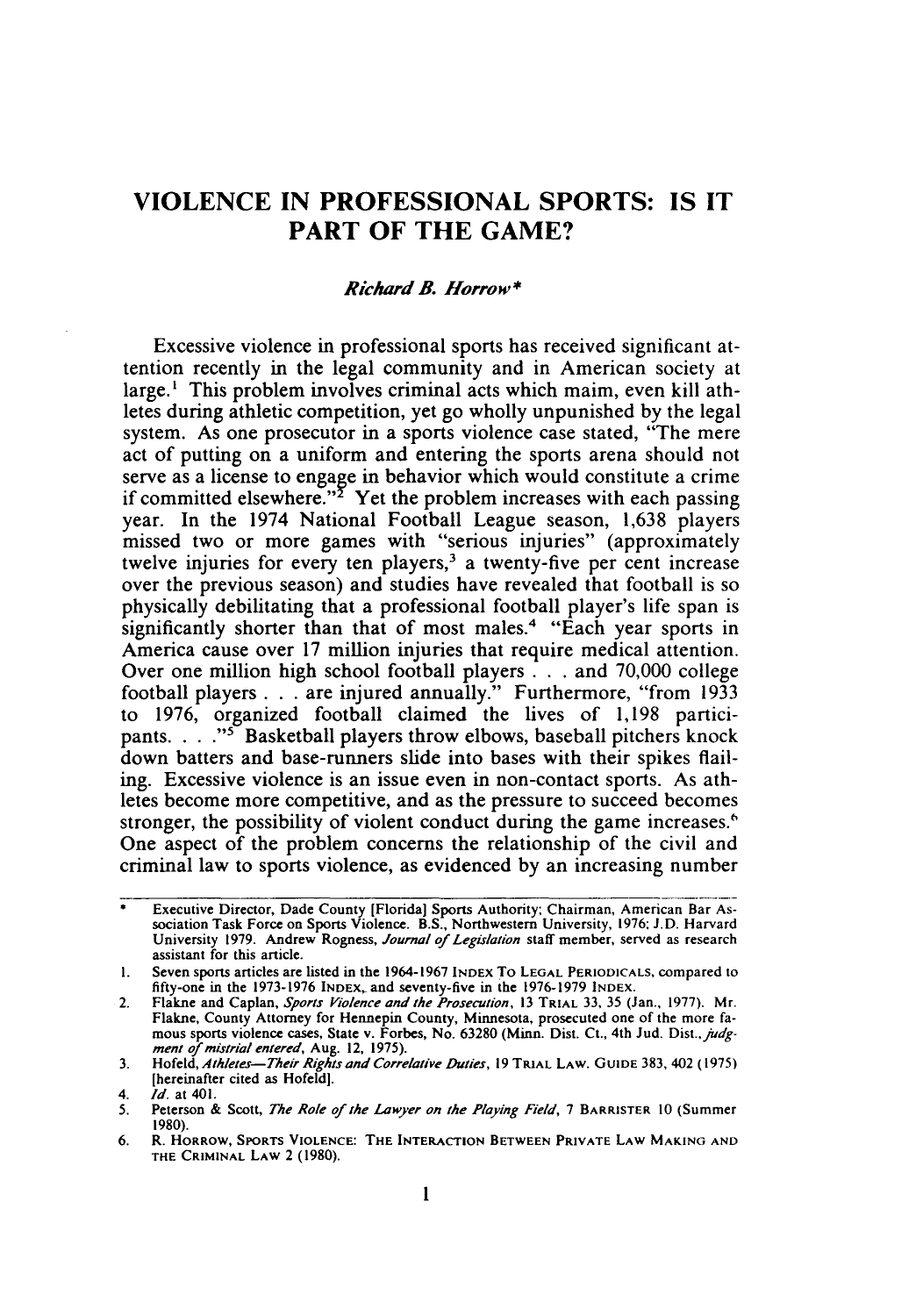of sports violence cases reaching the courts. This article<sup>7</sup> examines the causes of excessive violence in sports, discusses the inability of the sports establishment to deal with the problem, analyzes the legal elements of battery and relevant defenses and explores proposals for judicial and legislative resolution of sports violence cases.

#### THE PROBLEM: EXCESSIVE VIOLENCE WILL CONTINUE TO INCREASE AS LONG AS THE PRESSURES AND INCENTIVES TO BE VIOLENT REMAIN

Most people in the sports establishment agree that some degree of violent contact is a necessary part of any contact sport. The issue becomes acute when these people view excessive violence as an appropriate, necessary, even encouraged part of the game. In hockey, excessive violence and intimidation are becoming integral parts of strategy.8 Players fight because it has become a condition of the job. Noted sports attorney, Bob Woolf, explains: "The premium the National Hockey League puts on this aspect of the game was reestablished every time I talked with a team on behalf of a draft choice. Invariably, the interview would get around to how well my client could fight."<sup>9</sup> Former NHL President Clarence Campbell has admitted that pressure from teammates and fans forces many players to stand their ground and fight or risk being branded as cowards.<sup>10</sup>

The professional sports leagues have developed, in essence, its own "criminal common law." Violent conduct is tolerated by the league as part of the game. Excessive violence that exceeds the peculiar common law standards of the game is dealt with by the league, and an effort is made to keep it out of the court system.<sup>11</sup> The intense competition of professional sports encourages violent conduct. League officials and players accept the fact that some less talented players use violence to compensate for inferior ability.<sup>12</sup> Winning is the hallmark of success and the means used to achieve victory become less scrutinized. In football, competition against teammates for roster positions and against opponents for victory fosters a mentality of survival of the fittest. In testimony during the *Hackbart* case, former coaches John Ralston of the Denver Broncos and Paul Brown of the Cincinnati Bengals admitted that it was normal practice to "disregard the safety of opposing

**<sup>7.</sup>** Based on surveys sent to 1,490 professional athletes, coaches, owners and prosecuting attorneys.

<sup>8.</sup> Note. *Tort Liabilityfor Players in Contact Sports,* 45 U. Mo.-KAN. **CITY** L. REV. 119, 129 (1976).

<sup>9.</sup> B. WOOLF, **BEHIND CLOSED DOORS** 146 (1976). [hereinafter cited as WOOLF).

<sup>10.</sup> W. MCMURTRY, ONTARIO MINISTRY OF **COMMUNITY AND SOCIAL SERVICES, INVESTIGA-TION AND INQUIRY INTO VIOLENCE IN** AMATEUR HOCKEY 24 (1974).

II. Confidential player survey (received by the author, February 21, 1979). 12. Smith, *Social Determinants of Violence in Hockey. A Review,* 4 **CANADIAN JOURNAL** OF **AP-PLIED** SPORT **SCIENCE** 76. 79 (1979).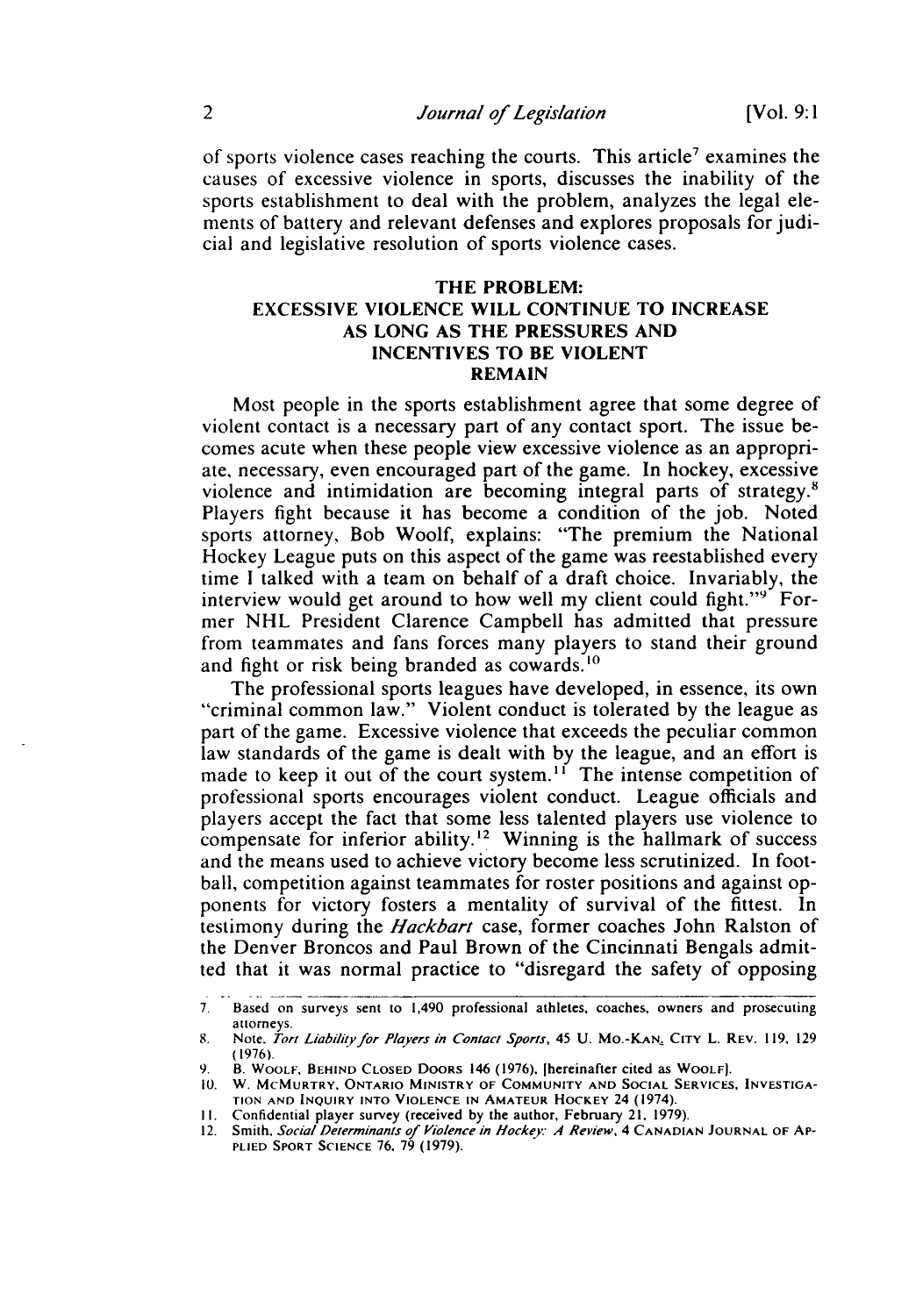players."<sup>13</sup>

The perception that violence is tolerated and necessary is coupled with a catharsis justification: the speed, the body contact, and the very nature of the game creates aggressive impulses and frustrations that players must release. An occasional fight or late hit is actually healthy. Of course, this justification has little merit. It appears, however, that a majority of players believe it.<sup>14</sup>

Another contributing factor to the problem of sports violence is the realization that violence is taught to and accepted by participants at an early age.<sup>15</sup> As one commentator states,

Intentional injuries will continue to occur as long as high school players feel that they must demonstrate ability to play a "hard-nosed game" in an effort to obtain a football scholarship to college: the same holds true for college players who, in desiring to make a career in athletics, emulate the professionals in hopes of being drafted.<sup>16</sup>

Once players learn the skills of violence, they are implicitly and explicitly pressured by teammates and coaches to continue their violent conduct.'" Studies have shown that if a coach asks his team to play rough and aggressive, the players frequently translate the message into ap-. proval of taking out the opposition any way they can.'" Another study concluded that fifty-two percent of the surveyed twenty-one year-old hockey players believed that their coaches highly approved of fighting.<sup>15</sup>

Media portrayal of violence in an attractive manner reinforces the assumption that violence in sports is not criminal.<sup>20</sup> The sports establishment and the media seem to believe that violence enhances **the** marketability of professional sports.<sup>21</sup> The sports establishment and the media are convinced the viewing public cannot appreciate the subtle skill and finesse of talented players, but they can readily grasp the concept of brawling.<sup>22</sup> For example, when professional hockey began national network broadcasts in the early 1970's, the media attempted to educate the public by demonstrating every conceivable type of foul delivered with great gusto and relish. A more constructive and educational approach would have been to show talented players exhibiting real hockey skills in a non-violent context.

<sup>13.</sup> Hackbart v. Cincinnati Bengals, Inc., 435 F. Supp. 352, 356 (D. Colo. 1977). *revid.* 601 F.2d 516 (10th Cir. 1979), cert. denied. 444 U.S. 931 (1979).

<sup>14.</sup> Smith, Towards an Explanation of *locke'* Violence. *A Reference Other Approac/:. 4 ( x'.* **DIAN JOURNAL** OF **SOCIOLOGY** 105. **119** (1979).

<sup>15.</sup> McMurtry, *supra* note 10, at 26.<br>16. 7 AM. JUR. TRIALS 213, 237 (1964).<br>17. Comment, *Consent Defense: Sports, Violence, and the Criminal Law*., 13 AMERICAN CRIME<br>NAL LAW REVIEW 235, 245 (1975).

<sup>18.</sup> Vaz, What Price Victory? An Analysis of Minor Hockey League Players' Attitudes Towards *Winning,* 9 **INTERNATIONAL REVIEW** OF SPORT **SOCIOLOiY 33,** 49 (1974).

<sup>19.</sup> Smith, *supra* note 12, at 78.

<sup>20.</sup> **B. CONACHER,** HOCKEY **IN CANADA: THE WAY IT IS 119 (1970).** 21. Hechter, *The Criminal Law and Violence in Sports,* **19** CRIM. L.Q. 425. 42 **19"77**

<sup>22.</sup> Conacher, *supra* note 20, at 119.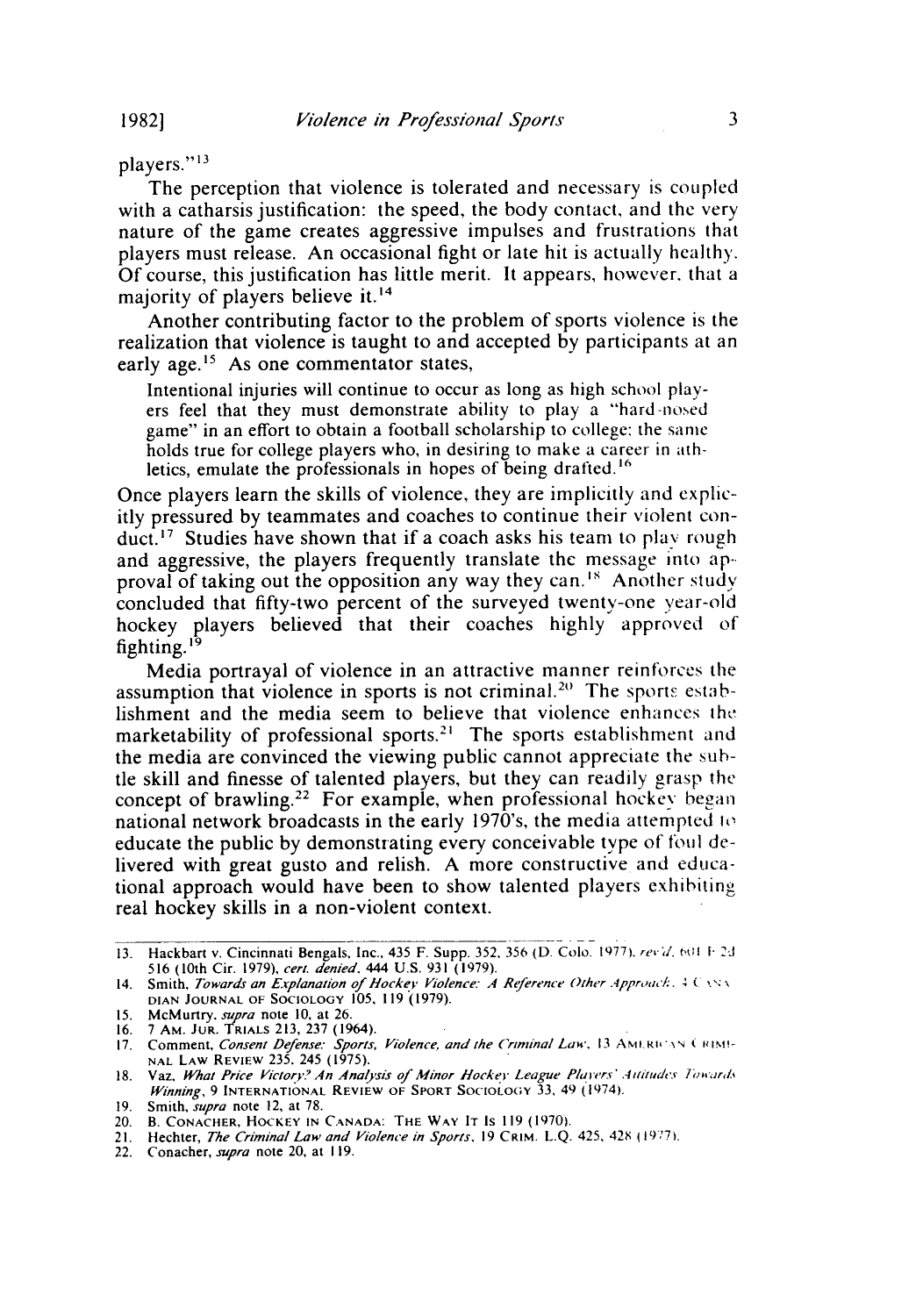The above factors have nurtured the problem of excessive violence in professional sports. The problem, however, is not insoluble. The following arguments might convince the coaches and owners to reduce their zeal for violence.

First, if violence were productive at the gate, it must be measured against the money paid in compensation to injured players. During the 1973-74 NFL season, for example, injured players received an estimated  $$17,600,000$  in compensation.<sup>23</sup> Second, it would appear that players would prefer less violence. Forty-five percent of the surveyed hockey players preferred "less fist fighting in the games."<sup>24</sup> William McMurtry, a Toronto attorney commissioned by the Canadian Ministry of Community and Social Services, discovered that without exception, Canadian players who had competed in games governed by less violent international rules indicated that those games were more rewarding experiences.<sup>25</sup> Third, if the hockey establishment continues to encourage violence and intimidation to the detriment of skill, it is likely that every other nation will surpass the United States and Canada in actual hockey skill. The 6-0 humiliation of Team NHL by the Soviet All-Stars in the final game of the 1979 Challenge Cup may have enforced this argument; and the realization that the same Soviet team could lose to a group of American Olympic amateurs using finesse rather than fisticuffs may have enforced it even further.

Sports attorney Bob Woolf and others agree, contrary to management perceptions, that violence is not crucial to the box office.<sup>26</sup> Over the years, one of the least provocative NHL teams has been the Montreal Canadiens. Yet they have endured as the best gate attraction in the game. Former San Diego Gulls General Manager Max McNab conducted a fan survey which revealed that fans listed skill and reflex action, not violence and brutality as the prime reason for returning to see a second game.

If these arguments persuade the sports establishment to alter its violence-oriented mentality, significant changes can be effected. Initially, changes in safety oriented rules would be easier to make. Penalties for fighting could be increased by league officials, and an automatic suspension, as in Olympic hockey, could be introduced so that players could refuse to fight without losing face. Permitting players to participate in redrafting rules defining punishable conduct would increase their respect for the new rules. Former All-Pro linebacker Nick Buoniconti noted that "players don't like the idea of some cheap-shot artist shortening their careers." $27$  The system should also increase its emphasis on skill development at younger age levels. Mandatory certification

<sup>23.</sup> Hofeld, *supra* note 3. at 401.

<sup>24.</sup> Smith. *supra* note 12, at 80.

<sup>25.</sup> McMurtry. *supra* note 10 at 26-27.

<sup>26.</sup> WOOLF, *supra* note 9. at 147-48.

<sup>27.</sup> Interview with Nick Buoniconti (January 3. 1979). Mr. Buoniconti, a former Notre Dame and Miami Dolphins star, now practices law in Miami. Florida.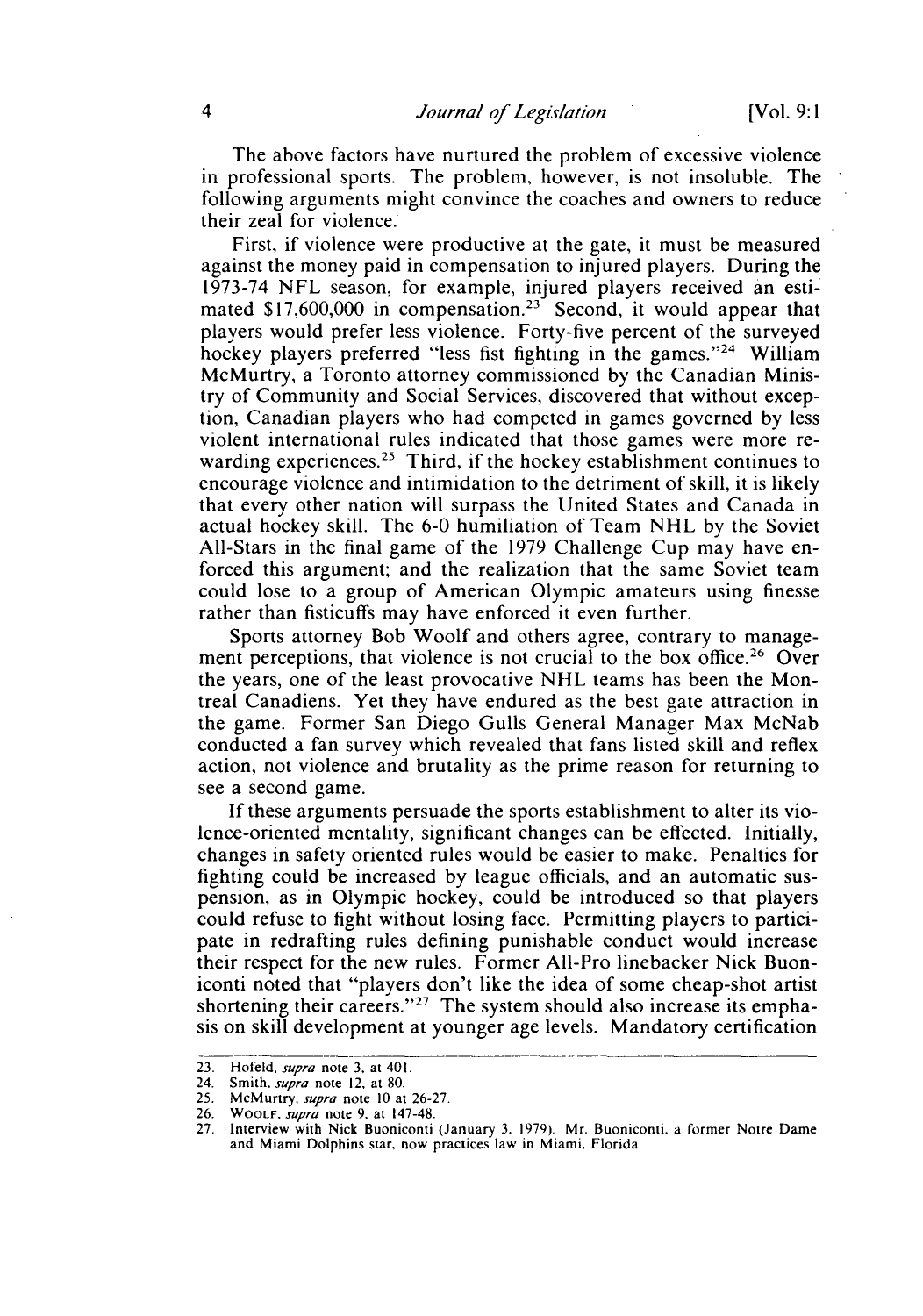of coaches and holding them responsible for player actions would expand the purpose of amateur sports beyond that of training professonals. Finally, the media should begin to educate the public and distinguish between subtle skills and overt illegal violence. Until the leagues adopt these recommendations, however, the courts must stand ready to intervene.

#### THE SPORTS **ESTABLISHMENT** CANNOT BE LEFT TO SUPERVISE **ITSELF**

When excessive violence goes beyond what the sports establishment will tolerate, the tendency of the sports establishment is to keep the courts out and deal with such conduct through league **procedures.** Because league members condone, accept, and, in fact, encourage most of this conduct, internal regulation is questionable. Each league creates its own common law: an informal decision is made as to tolerable and intolerable conduct. The leagues enforce their peculiar common law **by** internal mechanisms of fines and suspensions. Members of the sports establishment maintain that internal disciplinary proceedings adequately control players' behavior during games. It is asserted that the leagues know their sports better than any court and if courts have the power to litigate the games, Pandora's box will be opened and the games will suffer.<sup>29</sup>

The players seem to have adopted a similar attitude.<sup>30</sup> The general consensus is that players will not seek judicial resolution of a sports violence case, in part, because the unwritten macho code prevents players from going to court to protect themselves.<sup>31</sup> While most players who were interviewed adamantly denied there was any conspiracy to prevent lawsuits, many players fear that court involvement "will hurt their chances of getting ahead."32 The fear of being labelled as a "clubhouse lawyer" is very real.<sup>33</sup> Marginal players fear being cut or shipped to the minors—"terminated for lack of sufficient skill" according to the clause in the Standard Player Contract.<sup>34</sup> Because the aver-

31. *Id.*

**19821**

<sup>28.</sup> Comment, *Discipline in Professional Sports. The Needfor Player Protection,* **60** GEO. L.J. 771, 772 (1972) [hereinafter cited as *Disciplinel.*

<sup>29.</sup> HORROW, *supra* note 6, at 43-44.

<sup>30.</sup> Confidential players' survey (received by the author on February 12, 1979).

<sup>32.</sup> Telephone interview with Sheila Brooks, National Football League Players Association Staff Counsel, Washington, D.C. (November II, 1978).

**<sup>33,</sup>** B. PARRISH, THEY **CALL** IT **A GAME** 172 (1974).

*<sup>34.</sup>* The Standard National Football League Player Contract, Provision Six, reads as follows: If in the opinion of the Head Coach the Player ...fails at any time during the football seasons included in the term of this contract to demonstrate sufficient skill and capacity to play professional football of the caliber required by the League and by the Club, or if in the opinion of the Head Coach the Player's work or conduct in the performance of this contract is unsatisfactory as compared with the work and conduct of other members of the Club's squad of players, the Club shall have the right to terminate this contract. **...**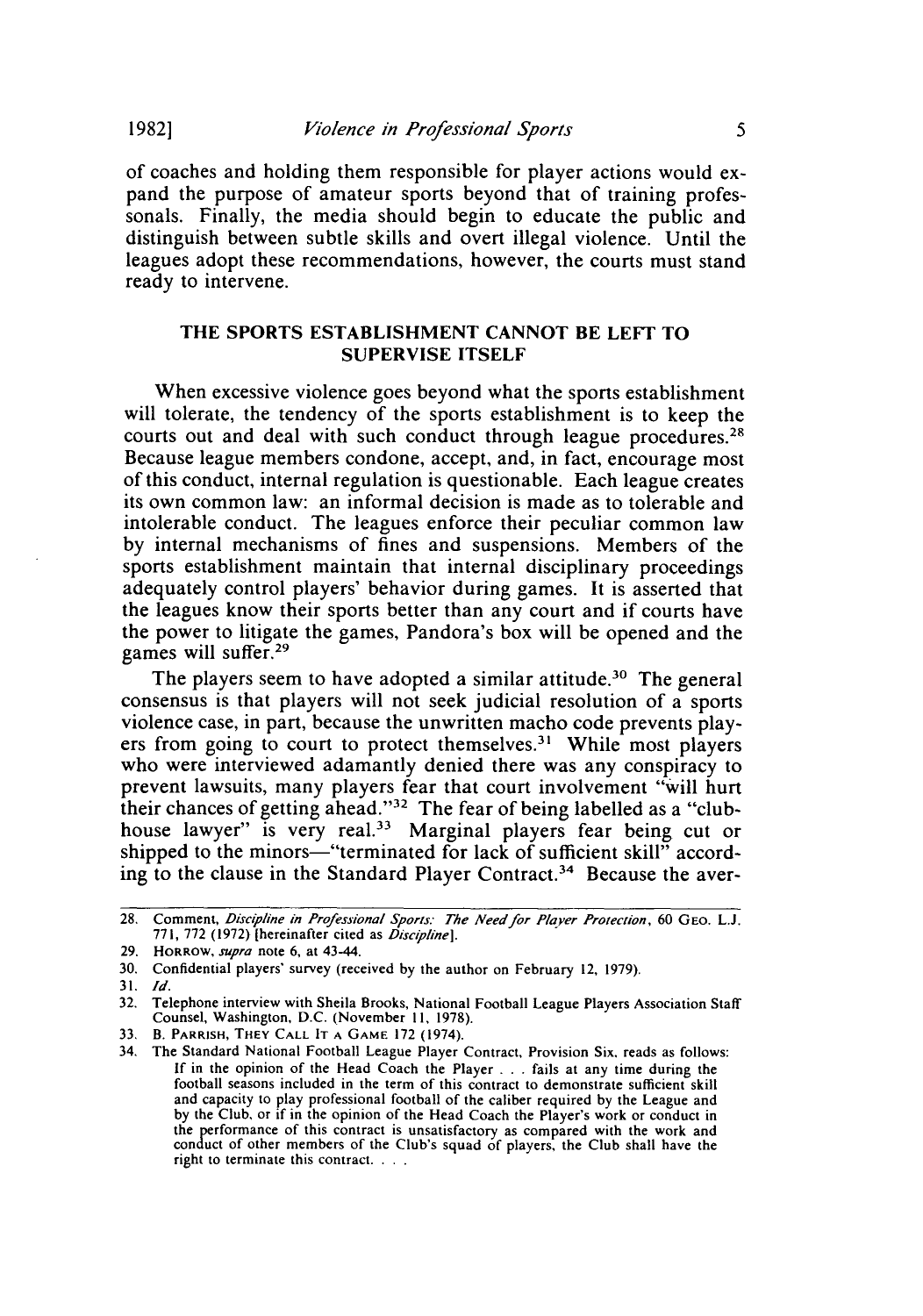age professional athlete negotiates a new contract every  $1.9$  years,  $35$  a number of players who were interviewed stressed the need to "keep quiet around contract time."<sup>36</sup> Although most managements vehemently deny it, some players fear they will be blacklisted if they take a claim outside the family.<sup>37</sup> Whether or not these threats are actually used by owners, players perceive them as a possibility and will not risk alienating the sports establishment by proceeding through the courts. Finally, the intricacies and inconvenience of litigation act as disincentives to legal settlement of such cases.<sup>38</sup>

While the sports establishment attempts to keep disputes within the family, the family's "police force," the fine and suspension procedures, bear the ultimate burden of determining what is excessively violent conduct. In theory, each league has the power to mete out severe fines and suspensions for violent conduct. The results, however, are all too often inadequate. Small fines and short suspensions do not act as real deterrents to such conduct. Given the nature of the offense and the high income of the average professional athlete, the penalties are too lenient.<sup>39</sup> While a conviction in the outside world creates a harmful stigma that affects future employment, in the world of professional sports. a conviction by the league may bring a certain amount of outright respect.<sup>40</sup> Even if the fines were severe enough to deter violent conduct, some players responding to the survey maintained that the *team* paid the fine.<sup>41</sup> If this is true, it may be a breach of contract, because the Standard Player Contract requires the player to pay such tines.<sup>42</sup>

Excessive violence will continue so long as the pressure and motiva-

**I** he National Hockey League Standard Contract allows "termintion . . . at any time... it the player materially breaches his contract" (Clause 7B), operationally defined as, among other things. "being unfit to play hockey" (Clause 5).

The National Basketball Association clause allows termination if "in the sole opinion of the Club's management [the Player does not] exhibit sufficient skill or competitive ability to quality to continue as a member of the Club's team" [Clause 20(b)(2)]. Horrow, *supra* note **6..** *at 54.* n.240.

- 't. th *Rkot ',"* ra note 6, at 54.
- $36$  Contidential player surveys (received by the author on February 15, 1979 and February 21, 1979)
- <sup>27</sup>. Bernard Parrish, former defensive star with the Cleveland Browns, suggests in his book. *They* 1' *// .4 6,amn.* that he %%as blacklisted because of his activities with the NFL Player's Association and was shunned by fellow players for being a "clubhouse lawyer." B. PARRISH. *,r,* note 33. at 172.
- *IS* HORROW, *supra* note 6, at 59-60.
- Note. *A Professional Football Player Assumes the Risk of Receiving a Blow. Delivered Out of* In ,er *am/tl rut-trat* on *But* **i** *thout* Soet'ic Intent to Injure During a Game. 12 **GA.** L. Ri.v. **3S, 1, 978). I** hereinafter cited as Note]
- 49 Comfidential player suivey (received by the author on February 22, 1979).
- 41 Contidential player survey (received by the author on February 15, 1979).
- **,2.** National tlocke League Standard Player Contract. Clause **18:** "The Club and the Player turther agree that all tines imposed upon the Player under the Playing Rules or under ihe provisions of the League By-Laws, shall be deducted from the salary of the player and be remitted by the Club to the NHL Players Emergency Fund." "In basketball, the NBA Uniform Players Contract. Clause 15, requires the player to promise to pay the fine directly, with the Club deducting it from his salary only if he fails to so pay." HORROW. *supra* note 6. at *-:6. -1.321,*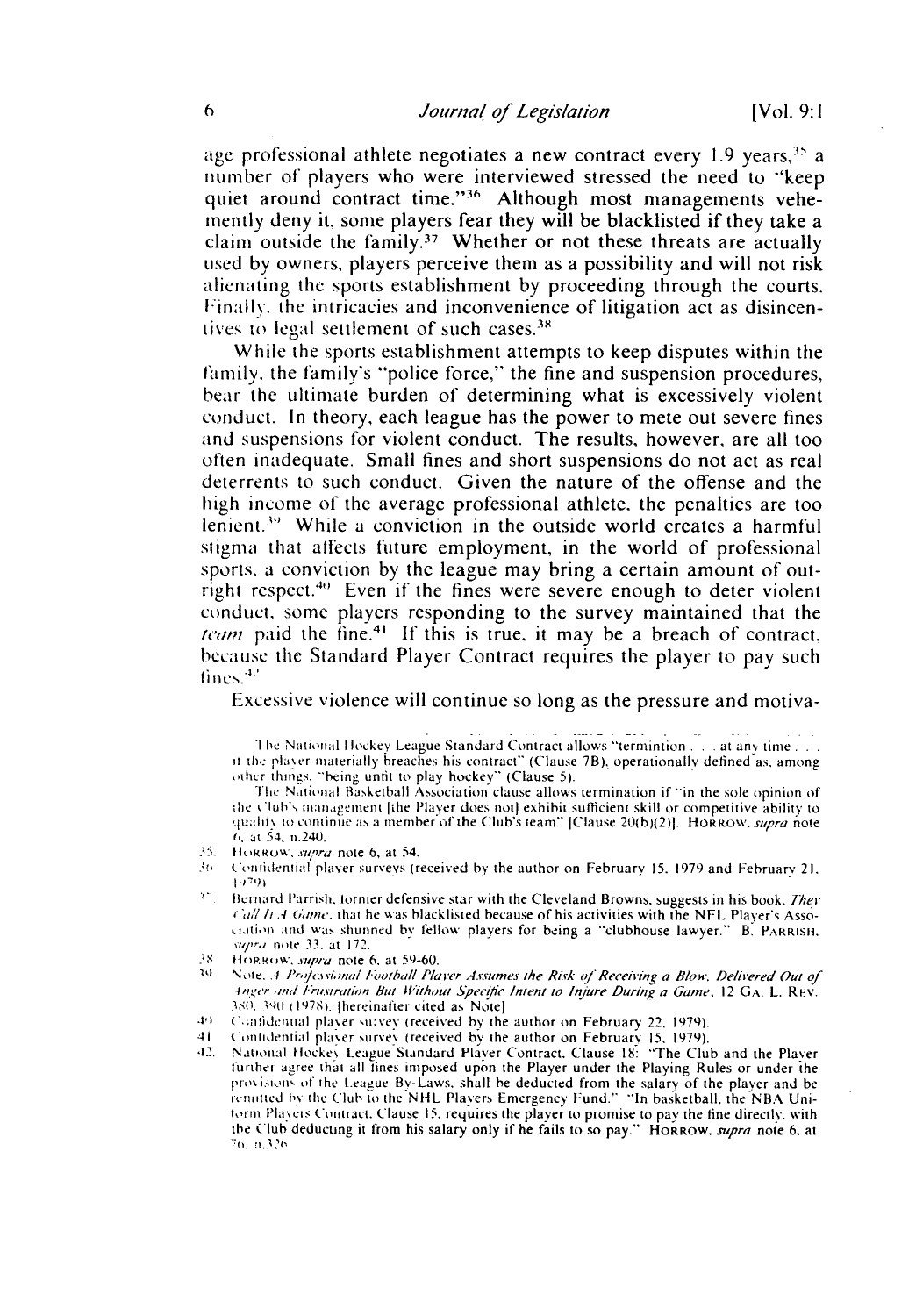**19821**

tion to be violent remains. The sports establishment will not adequately police itself until it is sufficiently motivated by outside forces. As such, the burden of dealing with sports violence rests upon the court system.

#### THE COURTS CANNOT RESOLVE THE PROBLEM UNTIL THEY CLEARLY DRAW THE LINE SEPARATING LEGITIMATE, AGGRESSIVE PLAY FROM EXCESSIVE, ILLEGAL CONDUCT

Despite efforts to keep sports violence cases out of the court system, an increasing number of cases are being litigated. Laws prohibiting battery provide the civil and criminal justice systems with the power to deal with excessive sports violence. Because the law in this area is ambiguous and divergent, any sports violence case has significant precedential value. To aid judicial resolution of egregious sports violence cases, it is important to explore the elements of both the action and the defenses.

#### Battery and the Problem of Establishing Intent

The common law defines battery as an act by a defendant with the intent to inflict harmful or offensive touching, and a harmful or offensive contact results.<sup>43</sup> As the definition suggests, plaintiff must prove the defendant either intended the act or intended the bodily harm. In either case, intent is not only the most decisive element, but, for several reasons, it is also the most difficult element to prove in a sports-related context. First, the objective indications available to evaluate the mental state of the defendant participant are limited.<sup>44</sup> Second, the assaulting athlete may not possess the requisite mens rea. Third, because prospective jurors often view physical intimidation as just part of the game,<sup>45</sup> it is difficult to prove the athlete in fact intended to harm his opponent. These obstacles are not insurmountable, they merely suggest that only in exceptionally severe incidents is it wise to pursue a judicial resolution.

#### The Assumption of the Risk Defense

Assumption of the risk means the plaintiff has consented in advance to relieve the defendant of an obligation toward him. The plaintiff further consents to take his chances of injury from a known risk arising from what the defendant is to do or leave undone.<sup>46</sup> Thus an athlete assumes the inherent dangers of the game and is precluded from recov-

 $\cdot,$ 

<sup>43.</sup> **RESTATEMENT (SECOND)** OF TORTS, § 13 (1965). *See also* PROSSER, HANDBOOK OF **THI"** LAW **OF** TORTS § 9 (4th ed. 1971).

<sup>44.</sup> Note, *Tort* Liabiliy in Professional Sports: Battle in the Sports Arena, 57 **NEB.** L. REV. 1128. 1134 (1978), [hereinafter cited as *Tort Liability].*

<sup>45.</sup> Smith, *supra* note 12, at 76.

<sup>46.</sup> PROSSER, *supra* note 43, at § 68, p. 440.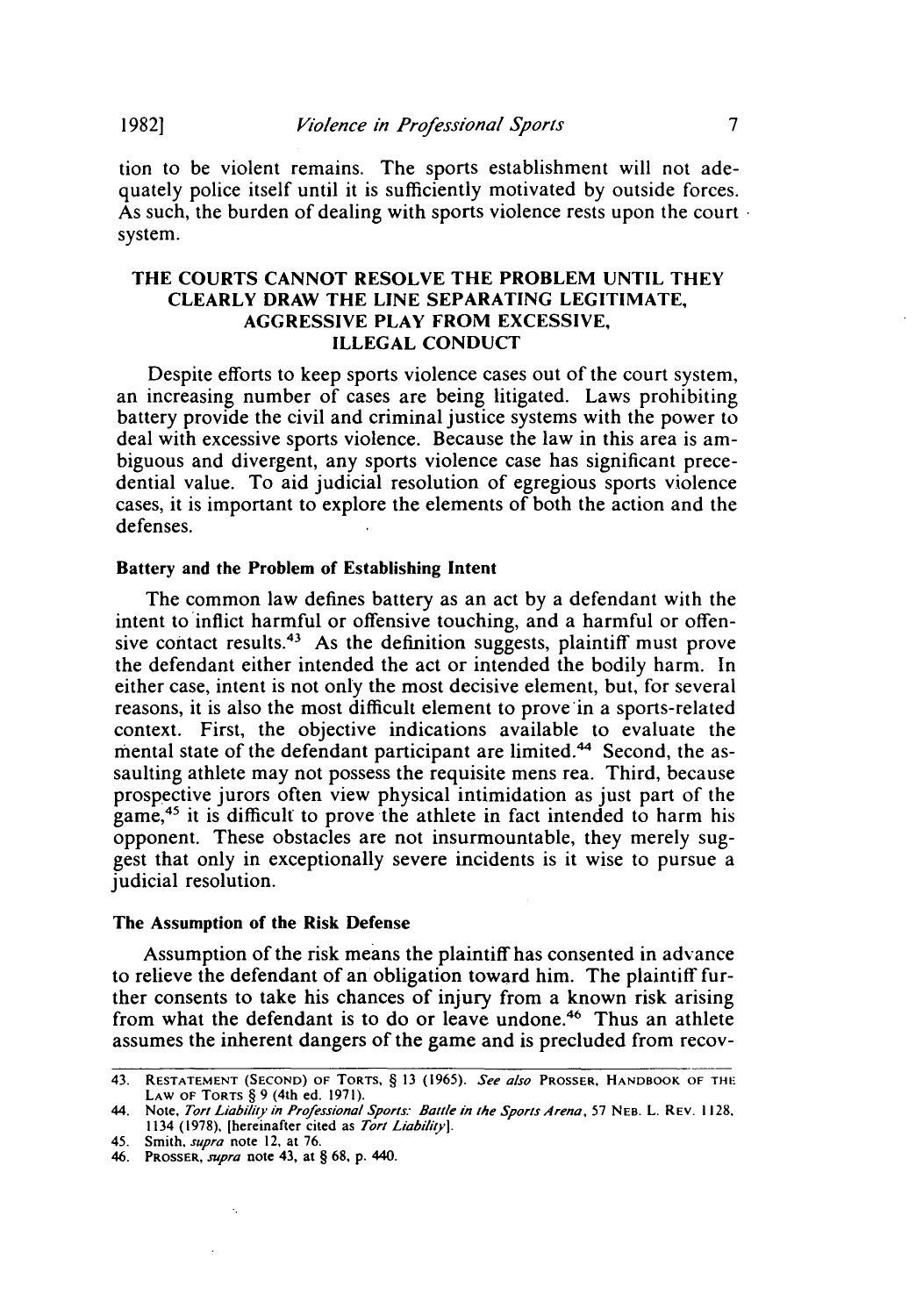ery for game-related injuries. An athlete does not, however, assume the extraordinary risks of the game unless he knows of them and voluntarily assents to them.47 Thus courts are forced to adopt a case-by-case approach in deciding what risks are foreseeable or inherent in that particular sport.

*Hackbart v. Cincinnati Bengals48* is the leading assumption of the risk case in football. It arose from a 1973 incident in which Cincinnati Bengal fullback Charles "Booby" Clark struck Denver Bronco safety Dale Hackbart in the back of the head five seconds after an interception was whistled dead. Hackbart's professional career was effectively ended. The blow resulted in three broken vertebrae, muscular atrophy in Hackbart's arm, shoulder, and back, and a loss of strength and reflex in his arm. The trial court ruled that Hackbart had assumed the risk of such a blow. On appeal the Tenth Circuit Court of Appeals ruled that Hackbart indeed could sue for damages and that the Cincinnati Bengals football team could be held accountable. In reversing and remanding the case, Judge Doyle emphasized that Clark's hit had been intentional and was specifically prohibited by NFL rules. As such, it could not have been an inherent part of the game and Hackbart could not have assumed the risk.

In baseball the leading assumption of the risk case is *Bourque v. Duplechin*<sup>49</sup> which involved an adult-league amateur softball game. The plaintiff, a second baseman, sued for negligence when a member of the opposing team, while running from first to second base, ran outside the baseline to hit the plaintiff. The Louisiana Court of Appeals found that the defendant "was under a duty to play softball in the ordinary fashion without unsportsmanlike conduct or wanton injury to his fellow players."<sup>50</sup> The defendant breached this duty; his "behavior was, according to the evidence, substandard and negligent."<sup>51</sup> The court stated that the second baseman may have assumed the risk of being spiked while standing near the base, but did not assume the risk of contact so far away from the base as to be violative of the duty to play the game in the ordinary manner.<sup>52</sup> Dicta in the case appears applicable to all professional sports:

A participant in a game or sport assumes all of the risks incidental to that particular activity which are obvious and forseeable. A participant does *not* assume the risk of injury from fellow players acting in an unexpected or unsportsmanlike way with a reckless lack of concern for others participating (emphasis added).<sup>53</sup>

<sup>47.</sup> **Id.**

<sup>48.</sup> 435 F. Supp. 352 (D. Colo. 1977), rev'd, 601 F. 2d 516 (10th Cir. 1979), cert. denied, 444 U.S. 931 (1979).

*<sup>49,</sup>* Bourque v. Duplechin, 331 So. 2d 40 (La. App. 1976).

<sup>50.</sup> *Id.* at 42.

**<sup>51.</sup>** *Id.*

<sup>52.</sup> *Id.*

<sup>53.</sup> *Id.*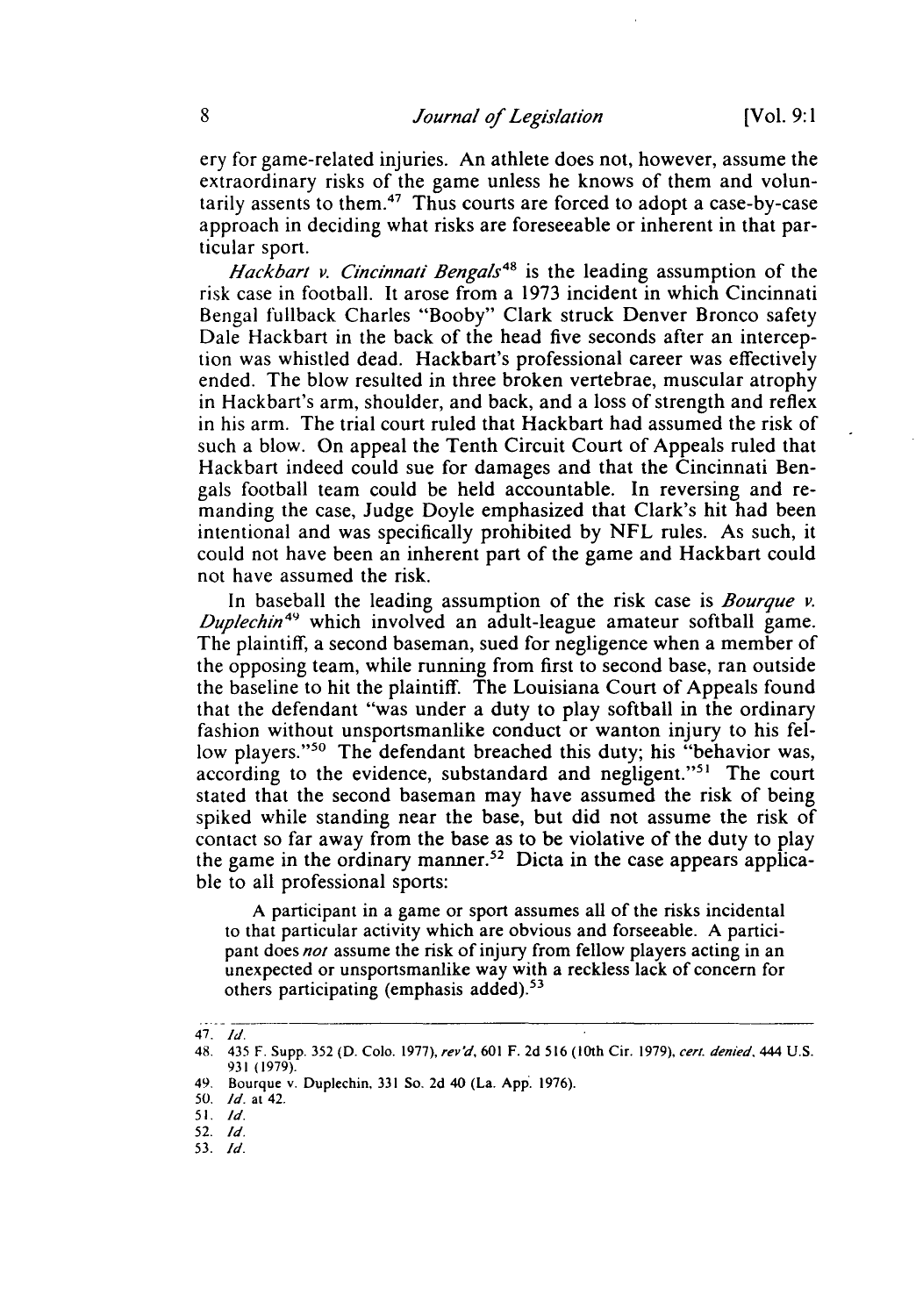**1982]**

#### The Consent Defense

**A** defendant's most productive defense is "athletes willingly consent to all contact incident to the game." The case law in this area is extremely unclear because the elements of consent vary among jurisdictions. The defense was first recognized in a criminal assault case, *Rex v. Donovan."* The Court of King's Bench stated that sports was one of the well established exceptions to the general rule that an act likely to cause or intended to cause bodily harm is an unlawful act.<sup>55</sup> While some jurisdictions have attempted to deal with such incidents on a case-by-case basis, others have attempted to develop rational tests for the application of the consent defense to sports violence cases.

*Scope-of-consent test.* This test implies that although players consent to participation in the game, they do not consent to conduct that exceeds a certain level of violence. Dean Prosser states that "[tihe defendant's privilege is limited to the conduct to which the plaintiff consents, or at least to acts of a substantially similar nature."56 Players consent to physical contact that is generally and appropriately incident to the game. Thus, defendant must show that the allegedly improper conduct occurred during the normal flow of the game. In deciding this issue, the trier of fact should consider whether the sport was contact and whether the action was of a type reasonably expected to occur during the course of the game.<sup>57</sup> Under this test, if athletes do not engage in intentional conduct that is markedly different from that which the plaintiff apparently consented to, they will not be liable in battery for resultant accidental injuries.

*Rules-of-the-game test.* Section 50 of the Second Restatement of Torts provides the best definition of this test.<sup>58</sup> Taking part in a game manifests a willingness to submit to such bodily contacts as the rules permit. Participating, however, does not manifest consent to contacts which are prohibited by such rules if those rules were designed to protect the participants. The leading American case adopting a strict interpretation of the rules-of-the-game test is *Nabozny v. Barnhil.59* During the course of a soccer game, the defendant, a forward, kicked the plaintiff goalkeeper in the head while he was in the penalty area. The goalkeeper sustained serious head injuries. The game's organizational rules prohibited contact with a goalkeeper in the penalty area. In attempting to enunciate a principle applicable to all sports violence cases, the Illinois Court of Appeals stated that:

58. **RESTATEMENT (SECOND)** OF **TORTS** § **50,** Comment 6 (1965).

<sup>54. 2</sup> K.B. 498 (1934).

<sup>55.</sup> *Id.* at 508.

<sup>56.</sup> PROSSER, supra note 43, at § 18, p. 103. **57.** Note, Criminal Law: Consent as a *Defense* to Criminal Battery--4he Problem of *Athletic* Con-tests, 28 **OKLA.** L. REV. 840, 845 **(1978).**

<sup>59. 31</sup> **111.** App. 3d 212, 334 N.E.2d 258 (1975).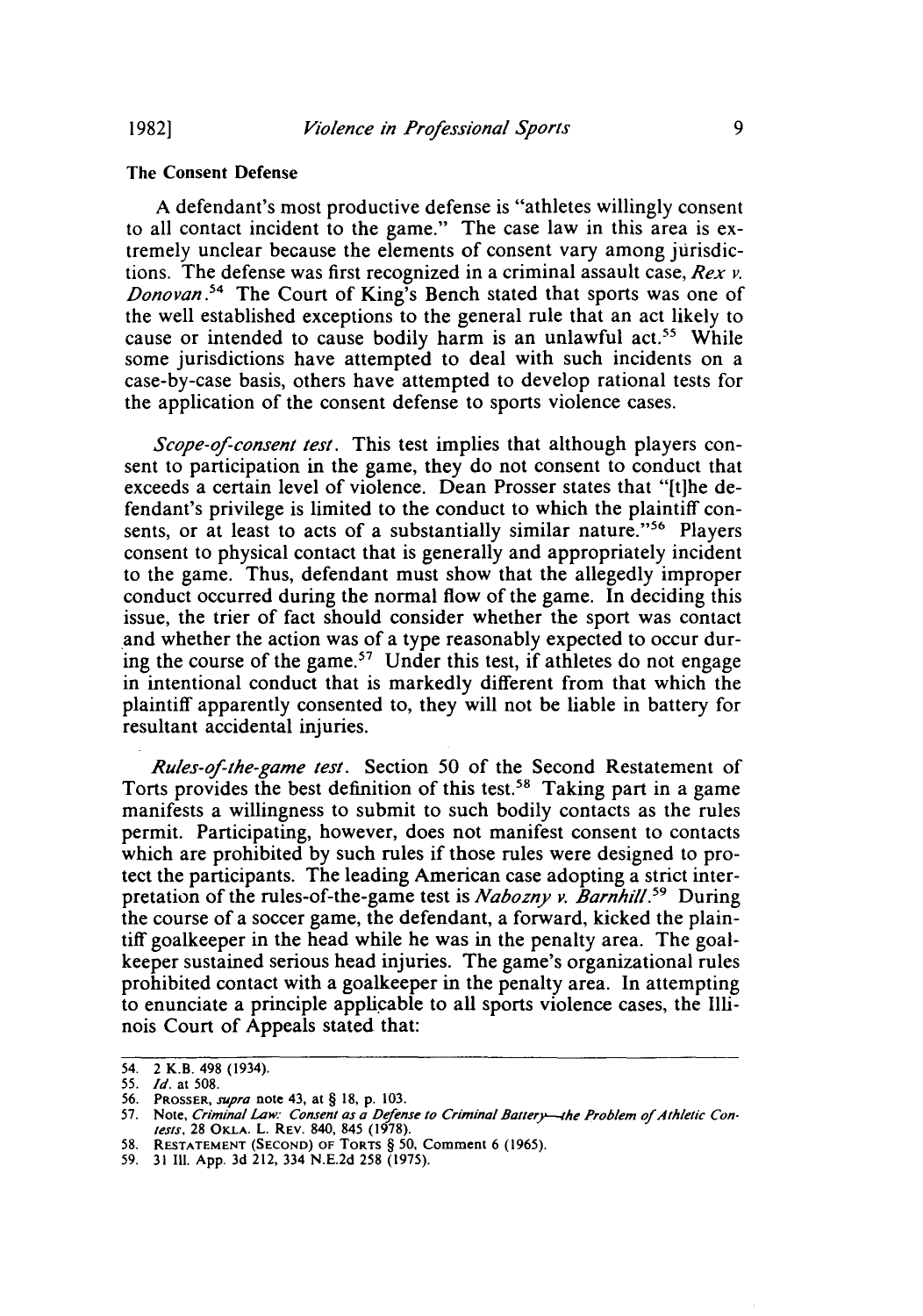when athletes are engaged in an athletic competition; all teams involved are trained and coached by knowledgeable personnel; a recognized set of rules governs the conduct of the competition; and a safety rule is contained therein which is primarily designed to protect players from serious injury, a player is then charged with a legal duty to every other player on the field to refrain from conduct proscribed by a safety rule.<sup>60</sup>

*Magnitude-of-the-act test.* This test implies that athletes consent to reasonable actions of other players, regardless of whether the action was within the scope of the rules. The Provincial Court of Ottawa, Ontario, adopted the reasonableness standard in *Regina v. Maki*.<sup>61</sup> The judge maintained that a player does not consent to being maliciously attacked with a hockey stick. The commission of such an act is not part of the  $game.^{62}$ 

*Magnitude-qf-the-harm test.* This test suggests that athletes consent only to those acts that are "reasonably foreseeable" when they enter the game. The goal of this standard is to "specifically provide a defense to criminal prosecution whenever the injury inflicted or risked is a 'reasonably foreseeable hazard' of a sports competition."63 This test, however, is not the definitive solution to the problem. Because of the pressures previously described, an athlete may enter a game with knowledge of potential harm, but be powerless to do anything about it. Surely he cannot be deemed to consent to exceptional violence merely because he can foresee it.

*E/fecireness-of-consent test.* Some case law suggests that a victim's consent may not be effective because he is powerless to waive interests that the state has in controlling serious crime.<sup>64</sup> In *State v. Fransua*<sup>65</sup> the Court of Appeals of New Mexico stated that:

Whether or not the victims of crimes have so little regard for their own safety as to request injury, the public has a stronger and overriding interest in preventing and prohibiting acts such as these. We hold that consent is not a defense to the crime of aggravated battery, . **.** . irrespective of whether the victim invites the act and consents to the battery.<sup>66</sup>

#### The Provocation Defense

Because so few jurisdictions recognize this defense, the fact that the

<sup>6</sup>o, Id. at 260-61.

**<sup>61.</sup>** 14 Dorn. L. R. 3d 164 (1970). **It** is only dictum because Maki was acquitted not as a result of his consent defense but because his act was considered to be in self-defense.

<sup>62.</sup> **Id.** at 167.

**<sup>63.</sup> U.S. N.\IIONAL COMMISSION ON** REFORM OF **FEDERAL** CRIMINAL **LAWS,** WORKING PAPERS, **851** (1970).

<sup>64.</sup> For a discussion of this area, see Hechter, *supra* note 21 at 442-50.

**<sup>65.</sup>** 85 N.M. 173. 510 P.2d 106 (Ct. App. 1973).

**<sup>66-</sup> 1I.** at 107.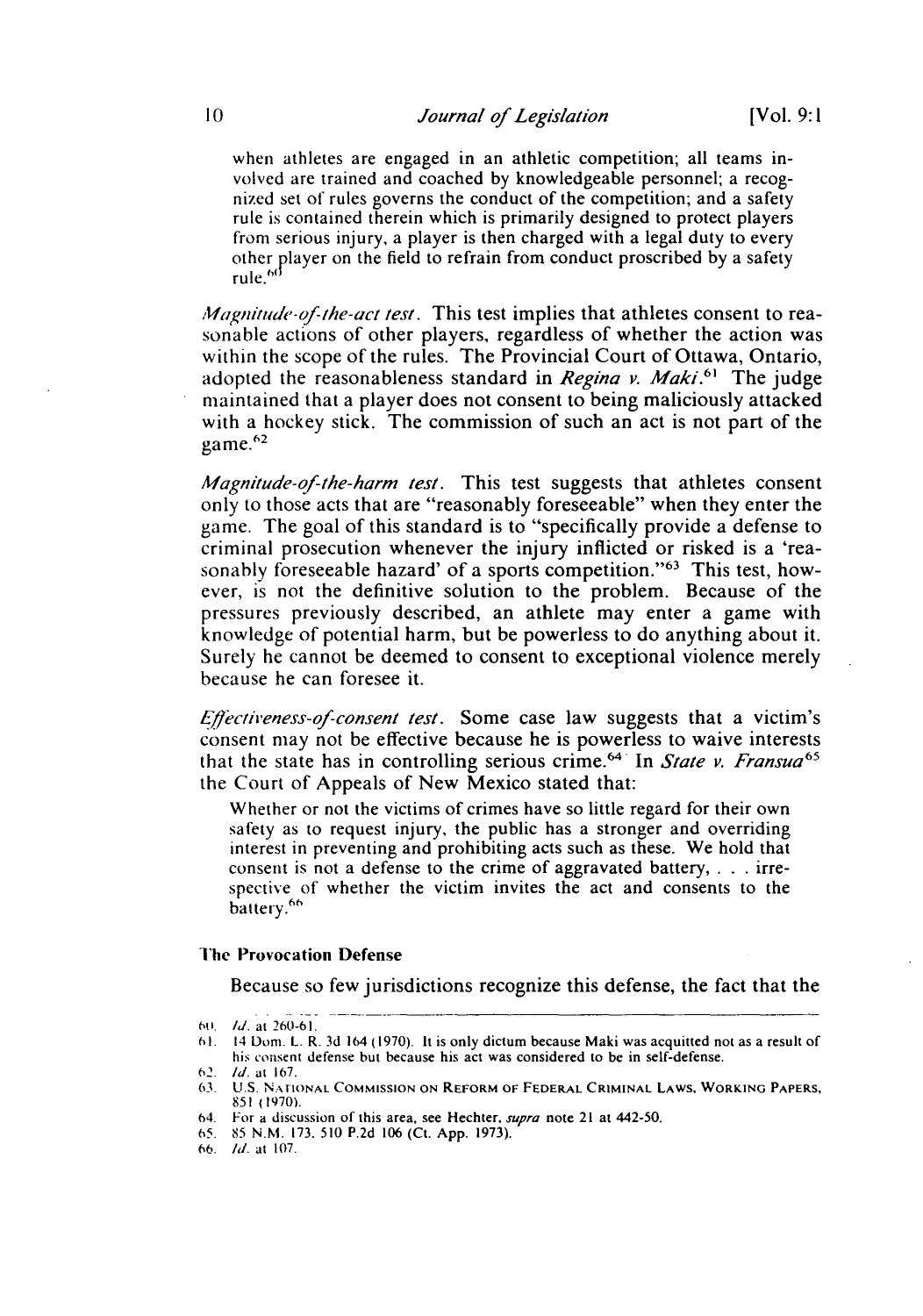*Violence in Professional Sports*

 $11$ 

defendant was provoked into retaliation may not be important in the sports violence context. In *Agar v. Canning*<sup>67</sup> the Manitoba Court of Queen's Bench held that "[ilnjuries inflicted in circumstances which show a definite resolve to cause serious injury to another, even where there is provocation," should give rise to liability.6" Furthermore, in jurisdictions that do recognize this defense, provocation is only considered in the issue of mitigation, not in resolving guilt or innocence.<sup> $69$ </sup>

#### The Involuntary **Reflex Defense**

This defense was successfully employed in *State v. Forbes.7"* In *Forbes,* a criminal case, it was argued that such violence is the product of an involuntary reflex action and lacked the requisite mens rea. There are a number of reasons for the success of this defense. Initially, intent is a difficult element to prove, even without the reflex argument as a complicating factor.<sup>71</sup> Next, sports violence is taught and accepted by its participants as non-criminal from an early age.<sup> $\bar{7}$ 2</sup> Finally, given the high pressured, emotional nature of professional sports, the atmosphere is conducive to a player losing control.<sup>73</sup> Sports attorney Bob Woolf, however, notes that the *"heat of the game* has always been a kind of moral defense in sports to excuse bad manners and irrational acts."<sup>74</sup>

#### **Self-defense**

An athlete who acts in self-defense against an unlawful attack is not guilty of battery. Courts have fashioned the rule that a person who finds himself assaulted may answer force with force in order to protect a victim from injury as long as the apparent danger is present.<sup>75</sup> For a number of reasons, an athlete cannot rely upon self-defense in most cases. First, the defendant is limited to force roughly equal to that used against him. Self-defense is not a proper defense if the blow was unnecessarily severe and vindicative rather than preventive.<sup>76</sup> The use of excessive force may constitute an assault if it goes beyond that which is necessary to repel the attacker.<sup>77</sup> Thus, where the response is more severe than the initial contact, self-defense does not apply.

Another reason for the limited use of self-defense is that the rule requires the absence of provocation on the part of the plaintiff. Also.

- **70.** No. **63280** (Minn. Dist. Ct., 4th Jud. Dist.,judgment of mistrial entered, Aug. 12. **1975).**
- **71. TORT** LIABILITY. supra **note** 44, **at** 1134.

**1982]**

**<sup>67.</sup>** 54 W.W.R. **302** (Q.B.Man. **1965), a'd,** 55 W.W.R. 384 **(C.A. 1966).**

**<sup>68.</sup> Id.** at 304.

**<sup>69.</sup>** Fraser v. Berkley, **7** Car **&** P. **621, 173** E.R. **272 (1836).**

**<sup>72.</sup> HORROW,** supra **note 6,** at **25.**

**<sup>73.</sup>** Note, supra note **39,** at **387-88.** 74. **WOOLF,** *supra* note **9,** at 141.

**<sup>75.</sup>** Hechter. supra note **21,** at 450. **76.** Rex v. Kinman. **16** B.C. 148. **18** Canadian Crim. Cases **139 (C.A. 191** *1)"* Nvkoln *r.* the **Kin,** 94 Canadian Crim. Cases 145, **8** Crin. Reports **7** (1949).

**<sup>77.</sup>** Hechter, *supra* note **21,** at 451.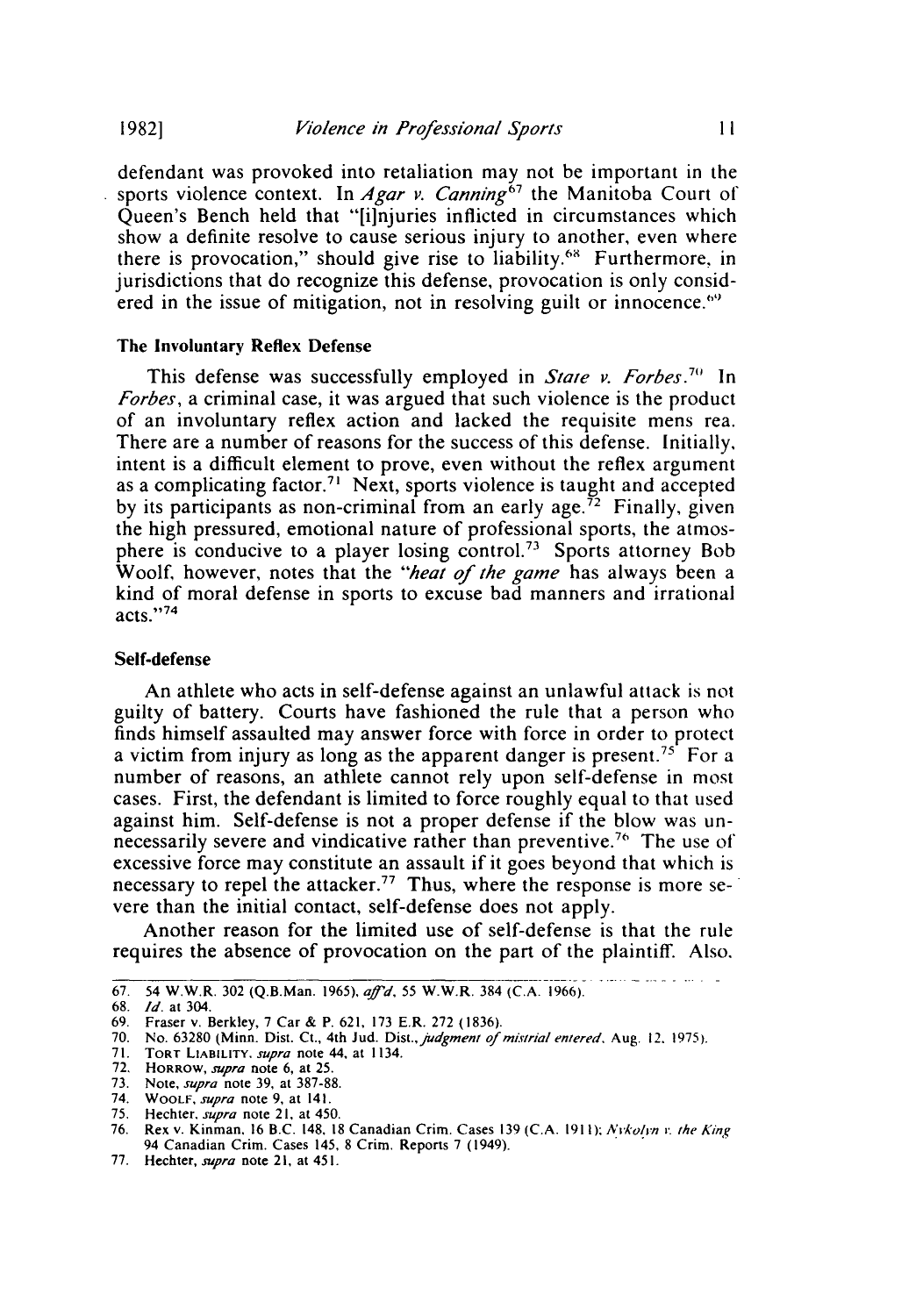the plaintiff must have had reasonable grounds to have an actual and honest belief that he was about to be placed in immediate danger of great bodily harm.78 Finally, the athlete may use force only when retreating or avoiding the danger is unreasonable. Hence, when a player has the option of walking away from a fight, self-defense will not excuse him if he chooses to stay and fight the opponent.

#### Respondeat Superior: Vicarious Liability and Agency Liability

Owners and coaches may be liable under respondeat superior, vicarious liability or a theory of principal and agent. **If** one recognizes the pressures used to encourage conformity to the generally accepted standards of violent behavior, liability under one of these theories is plausible. Indeed, in *Tomjanovich v. California Sports, Inc.*<sup>79</sup> this is precisely what happened. The suit arose out of an incident in which Los Angeles Laker forward Kermit Washington hit Houston Rocket forward Rudy Tomjanovich in the face after an on-court scuffle between Washington and Houston player Kevin Kunnert. Tomjanovich alleged that Washington's punch was unnecessary and absolutely inexcusable. Citing everything from fractures of the nose, jaw and skull to "impairment of earning capacity and loss of business opportunities **by** way of promotional fees and commercial endorsements," Tomjanovich asked for \$2.6 million in total damages. On August 17, 1979, after two weeks of testimony, the jury awarded Tomjanovich \$1.8 million in actual damages and \$1.5 million in punitive damages for a total of \$3.3 million, \$600,000 more than Tomjanovich asked for in his complaint.

The jury found basically that Washington committed a battery and acted with "reckless disregard for the safety of others." The blow "was not accidental or unintentional, but was an intentional act." The jury also found the Los Angeles Lakers organization negligent for failing "to adequately train and supervise" Washington after it became apparent "that he had a tendency for violence while playing basketball."<sup>80</sup> Almost as important is what the jury did *not* find: Washington did not act in self-defense and "the blow struck by Washington was far beyond any type of conduct permitted by the rules and customs of the game. Tomjanovich did not consent to such conduct." After the jury decision, the Houston Rockets' suit against the Los Angeles Lakers for lost business and franchise value due to Tomjanovich's absence was settled out of court.

<sup>78.</sup> *Id.*

**<sup>7).</sup>** Tomjanovich v. California Sports, Inc., No. CA H-78-243 (S.D. Tex. Aug. 17, 1979); see *2* SPORrs L. RPTR. No. 4. **1** (1979).

<sup>80.</sup> *Id.* 4 SPORTs L. RPTR. No. 2, 6 (1981).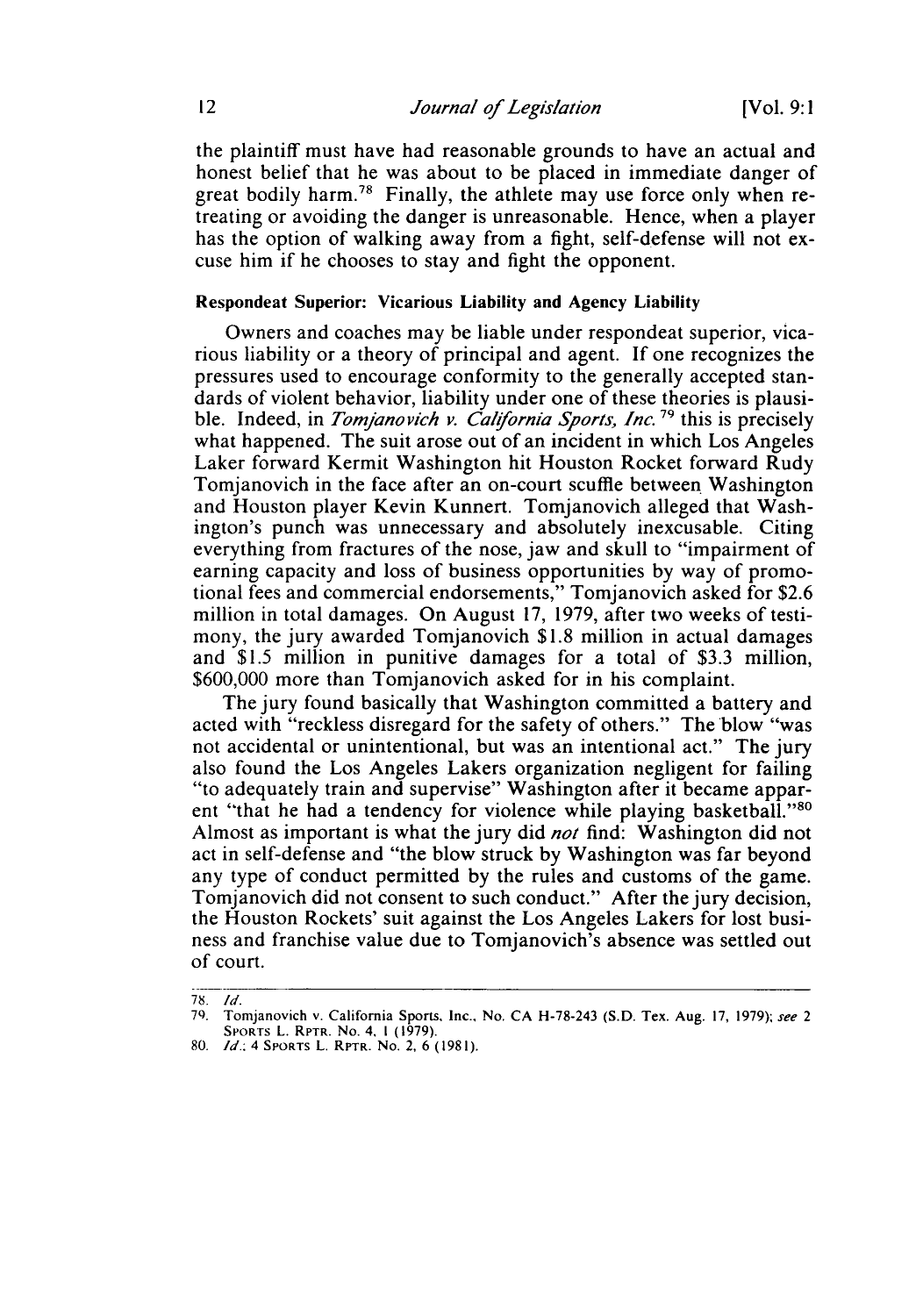#### **LEGISLATIVE ATTEMPTS TO DEAL WITH THE PROBLEM** OF **SPORTS VIOLENCE**

**The** ambiguities and line-drawing in sports violence cases point up the inadequacies of the civil and criminal justice system in these cases. As case law indicates, a football player may be liable for something he does on the field, yet a hockey player may not be liable for the same act in the rink. A baseball player may be liable in Louisiana, but may not be liable in Illinois. Much of the confusion stems from judges and juries interpreting laws which legislators did not write to cover cases of sports violence.

State and local assault and battery laws have traditionally had little usefulness in the area of professional sports violence. These laws, and the judicial cases interpreting them, have focused on ordinary street crime, and have proven almost irrelevant to the special circumstances of mayhem on the field. A federal statute would have a deterrent effect, making professional sports safer for all participants, and would also help players know the outer limits of acceptable conduct while reducing peer and management pressure to use excessive violence to injure or intimidate opposing players. Because of the inconsistent application of these laws to professional sports, and because of the interstate nature of modern professional sports, a federal criminal statute would be complementary to existing state and local laws.<sup>81</sup>

On July 31, 1980, Representative Ronald M. Mottl  $(D\text{-Ohio})^{82}$  introduced H.R. 7903, the Sports Violence Act of 1980.83 The bill would have amended Chapter 7 of Title 18 of the United States Code and would have made excessive violence by a player a criminal offense by providing that:

[a] player in a professional sports event who knowingly uses excessive physical force and thereby causes a risk of significant bodily injury to another person involved in that event shall be fined not more than \$5000 or imprisoned not more than one year or both.

Excessive physical force is defined as "physical force that has no reasonable relationship to the competitive goals of the sport, is unreasonably violent; and could not be reasonably foreseen or was not consented to by the injured person." The Act thus would have established a uniform national floor defining illegal conduct, and yet would have allowed states to draft stricter legislation. Unfortunately, due to the extensive lobbying efforts of the sports establishment, the bill did not pass.

The bill was re-introduced in the Ninety-seventh Congress as H.R. 2263 with the support of former Buffalo Bills quarterback Jack Kemp

<sup>81. 126</sup> CONG. REC. E3711 (daily ed. July **31,** 1980) (prepared remarks of Rep. Mottl), [hereinafter cited as Mottl].

<sup>82.</sup> Congressman Mottl starred as a pitcher on the University of Notre Dame baseball team and also played for the Philadelphia Phillies minor league farm club. 83. 126 CONG. REC. **E3711** (daily ed. July **31,** 1980) (prepared remarks of Rep. Mottl).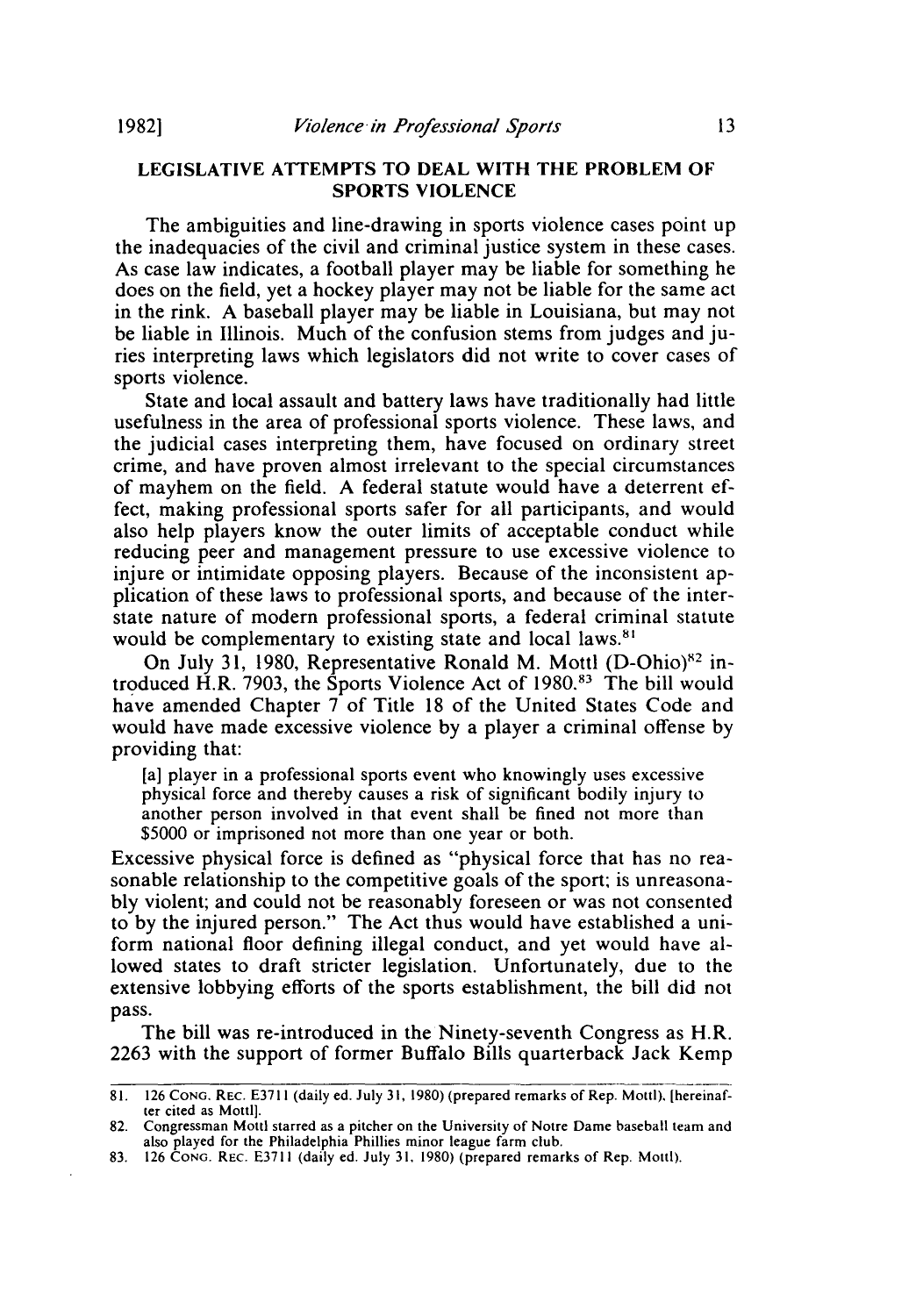(R-N.Y.). H.R. 2263 is identical to its predecessor H.R. 7903. It is now being considered by the House Judiciary Subcommittee on Crime, which recently completed hearings on the Bill with testimony from athletes and officials from the four major professional sports leagues, sociologists, legislators and attorneys specializing in sports law.

Representative Mottl also recently introduced H.R. 5079, the Sports Violence Arbitration Act of 1981, which would require all major sports leagues to establish an arbitration board that would create financial incentives for clubs and players to refrain from encouraging or engaging in unnecessarily violent conduct. The board could impose fines upon a club and hold the club financially liable for any unnecessarily violent conduct of its players. The financial liability of a club would include paying the salary of an injured player during the period of an injury, paying the injured player's medical expenses, paying damages to the injured player if he is prevented from playing in subsequent seasons, and possibly paying damages or awarding a draft choice to the injured player's club for failure to supervise excessively violent players.

The board could suspend without pay and impose fines on the player who flagrantly violated the rules protecting players in competition, thereby risking injury in a manner that is unrelated to the competitive goals of the sport. A grievance procedure, complete with an evidentiary hearing, would be the vehicle of imposing punishment on clubs and players. Thus, H.R. 5079 would impose civil penalties, complementing the criminal penalties of H.R. 2263.

Federal statutes such as these would preserve the vitality of professional sports, while serving notice on athletes that they have no license to commit unwarranted acts of assault and battery.<sup>84</sup> This statute would draw the line between legitimate, aggressive behavior and excessive. illegal conduct. The sincere threat of criminal prosecution, by deterring the most extreme acts of sports violence, would make sports safer for the participants.<sup>85</sup> Only those players who violate the law would be prosecuted, those who obey the law need not worry about prosecution. 6 Third, such legislation would "symbolically confirm that fundamental law and order do not stop at the ticket gate." $87$  Finally, punishment of excessive violence would "set an example for young people who look to professional athletes as role models for their own behavior."<sup>88</sup>

#### PROPOSAL FOR FEDERAL SPORTS **AGENCY**

Another solution to this and other sports problems would be the

<sup>84.</sup> Sproizer, *Violence in Professional Sports: A Need for Federal Regulation*, 33 CASE AND COM-Nwi T **3. 6.** 8 (Max-June 1981).

**<sup>85.</sup>** 126 CoNo. REc. E3711 (daily ed. July **31,** 1980) (prepared remarks of Rep. Mottl).

**<sup>86.</sup>** Sprotzer, *supra* note 84, at 10.

<sup>87.</sup> *TId.*

**<sup>88.</sup> id.**